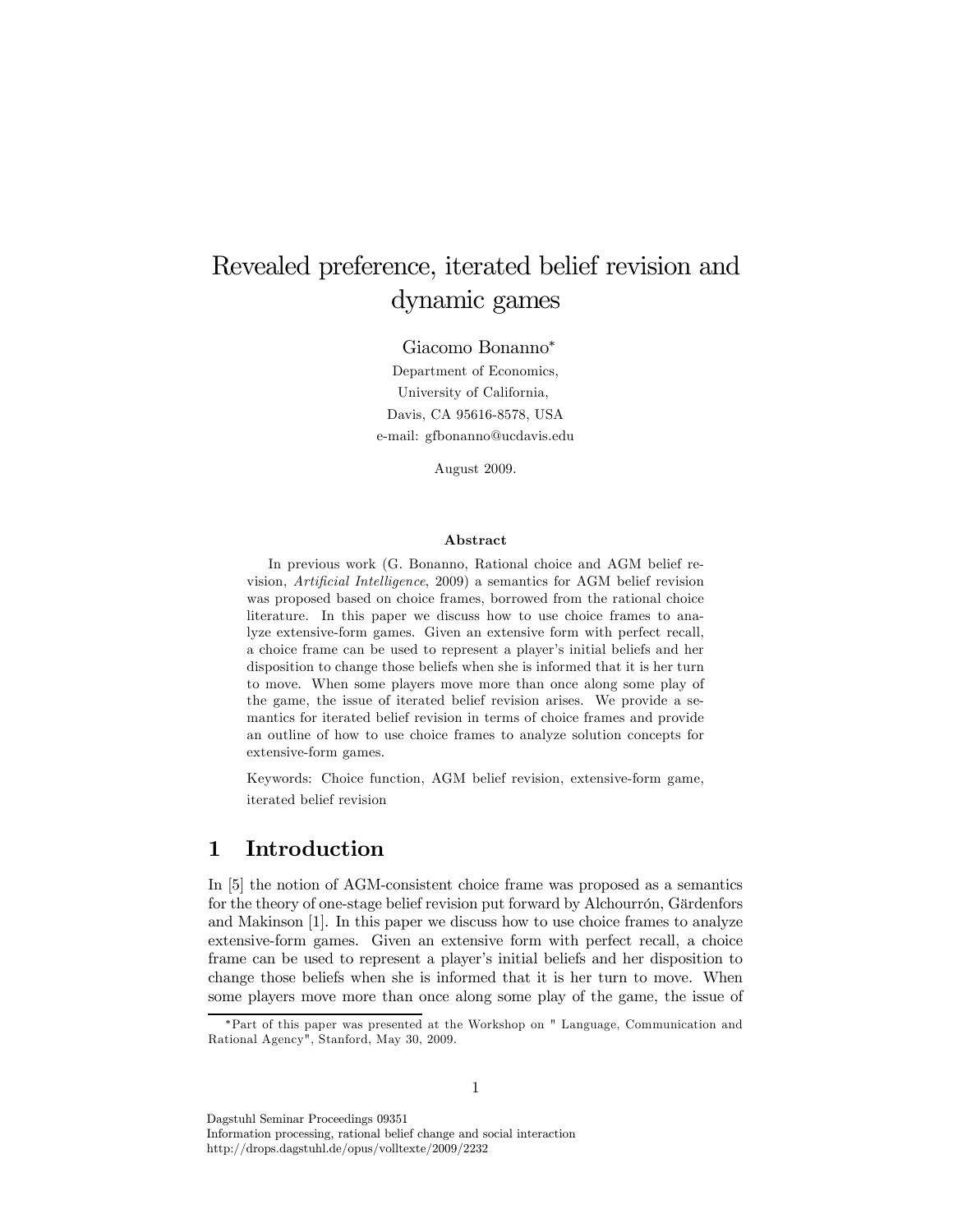iterated belief revision arises. We provide a semantics for iterated belief revision in terms of choice frames and provide an outline of how to use choice frames to analyze solution concepts for extensive-form games.

# 2 AGM belief revision and choice frames

In this section we briefly review the AGM theory of belief revision ([1], [8]) and its semantics based on choice frames ([5]).

Let  $\Phi$  be the set of formulas of a propositional language based on a countable set of atoms. Given a subset  $K \subseteq \Phi$ , its deductive closure, denoted by [K], is defined as follows:  $\psi \in [K]$  if and only if there exist  $\phi_1, ..., \phi_n \in K$  (with  $n \ge 0$ ) such that  $(\phi_1 \wedge ... \wedge \phi_n) \rightarrow \psi$  is a tautology. A set  $K \subseteq \Phi$  is *deductively closed* if  $K = [K]$  and it is consistent if  $[K] \neq \Phi$ . Let K be a consistent and deductively closed set representing the agent's initial beliefs and let  $\Psi \subseteq \Phi$  be a set of formulas representing possible items of information. A belief revision function based on K is a function  $B_K : \Psi \to 2^{\Phi}$  (where  $2^{\Phi}$  denotes the set of subsets of Φ) that associates with every formula φ ∈ Ψ (thought of as new information) a set  $B_K(\phi) \subseteq \Phi$  (thought of as the revised beliefs). If  $\Psi \neq \Phi$  then  $B_K$  is called a partial belief revision function, while if  $\Psi = \Phi$  then  $B_K$  is called a full belief revision function.

Let  $B_K : \Psi \to 2^{\Phi}$  be a (partial) belief revision function and  $B_K^* : \Phi \to 2^{\Phi}$  a full belief revision function. We say that  $B_K^*$  is an *extension* of  $B_K^*$  if, for every  $\phi \in \Psi$ ,  $B_K^{\dagger}(\phi) = B_K^{\dagger}(\phi)$ .

A full belief revision function is called an AGM function if it satisfies the following properties, known as the AGM postulates:  $\forall \phi, \psi \in \Phi$ ,

> $(AGM1)$   $B_K(\phi) = [B_K(\phi)].$  $(AGM2)$   $\phi \in B_K(\phi)$ .  $(AGM3)$   $B_K(\phi) \subseteq [K \cup {\phi}].$  $(AGM4)$  if  $\neg \phi \notin K$ , then  $[K \cup {\phi}] \subseteq B_K(\phi)$ . (AGM5)  $B_K(\phi) = \Phi$  if and only if  $\phi$  is a contradiction. (AGM6) if  $\phi \leftrightarrow \psi$  is a tautology then  $B_K(\phi) = B_K(\psi)$ . (AGM7)  $B_K(\phi \wedge \psi) \subseteq [B_K(\phi) \cup {\psi}].$ (AGM8) if  $\neg \psi \notin B_K(\phi)$ , then  $[B_K(\phi) \cup {\psi}] \subseteq B_K(\phi \wedge \psi)$ .

AGM1 requires the revised belief set to be deductively closed. AGM2 requires that the information be believed. AGM3 says that beliefs should be revised minimally, in the sense that no new formula should be added unless it can be deduced from the information received and the initial beliefs. AGM4 says that if the information received is compatible with the initial beliefs, then any formula that can be deduced from the information and the initial beliefs should be part of the revised beliefs. AGM5 requires the revised beliefs to be consistent, unless the information  $\phi$  is a contradiction (that is,  $\neg \phi$  is a tautology). AGM6 requires that if  $\phi$  is propositionally equivalent to  $\psi$  then the result of revising by  $\phi$  be identical to the result of revising by  $\psi$ . AGM7 and AGM8 are a generalization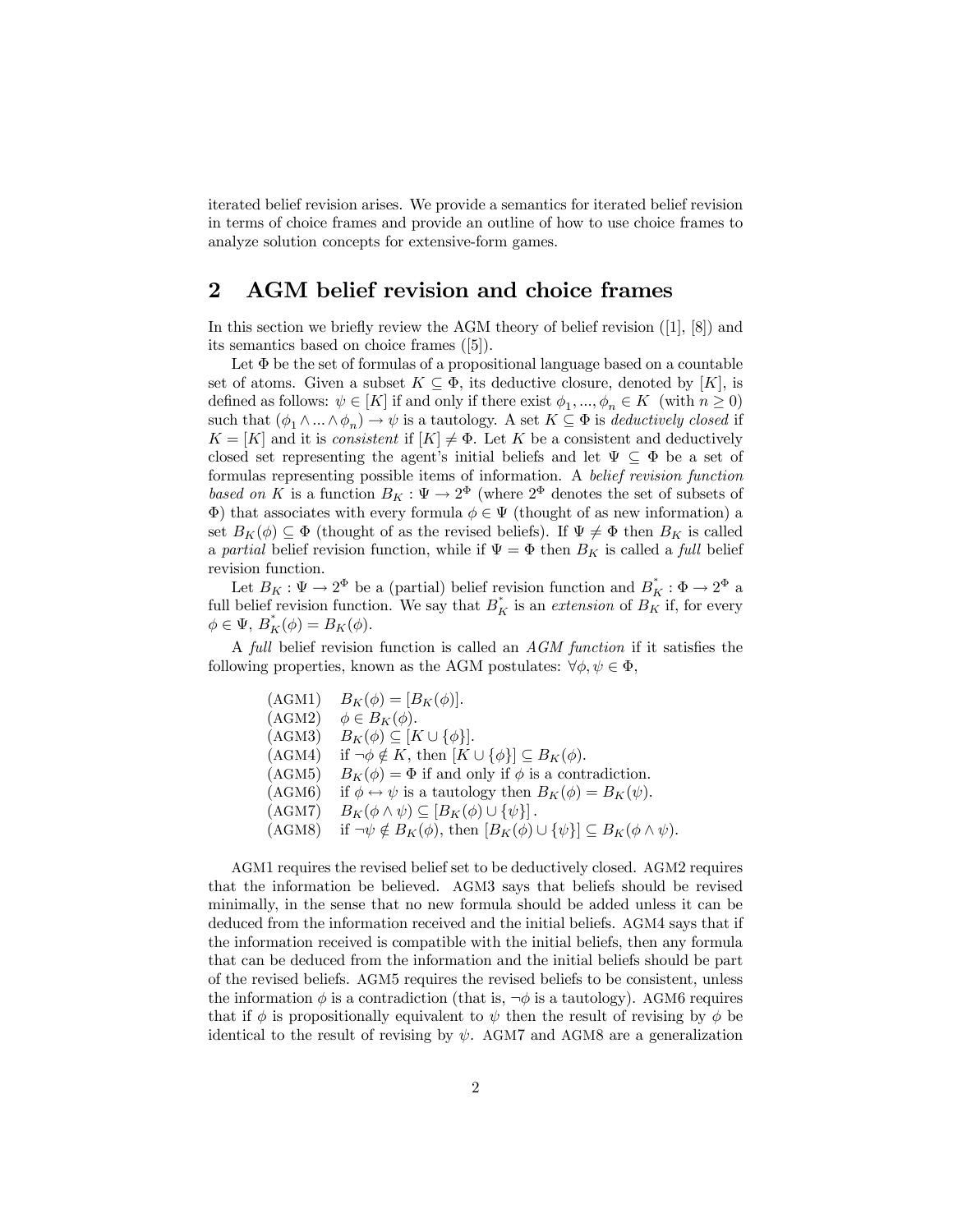of AGM3 and AGM4 that requires  $B_K(\phi \wedge \psi)$  to be the same as the expansion of  $B_K(\phi)$  by  $\psi$ , as long as  $\psi$  is compatible with  $B_K(\phi)$ .

Choice frames provide a set-theoretic semantics for belief revision functions.

**Definition 1** A choice frame is a triple  $\langle \Omega, \mathcal{E}, f \rangle$  where

 $\Omega$  is a non-empty set of states; subsets of  $\Omega$  are called events.

 $\mathcal{E} \subseteq 2^{\Omega}$  is a collection of events such that  $\emptyset \notin \mathcal{E}$  and  $\Omega \in \mathcal{E}$ .

 $f: \mathcal{E} \to 2^{\Omega}$  is a function that associates with every event  $E \in \mathcal{E}$  an event  $f(E)$  satisfying the following properties: (1)  $f(E) \subseteq E$  and (2)  $f(E) \neq \emptyset$ .

In rational choice theory a set  $E \in \mathcal{E}$  is interpreted as a set of available alternatives and  $f(E)$  is interpreted as the subset of E which consists of the chosen alternatives (see, for example, [16] and [17]). In our case, we think of the elements of  $\mathcal E$  as possible items of information and the interpretation of  $f(E)$ is that, if informed that event  $E$  has occurred, the agent considers as possible all and only the states in  $f(E)$ . The set  $f(\Omega)$  is interpreted as the set of states that are initially considered possible.

In order to interpret a choice frame  $\langle \Omega, \mathcal{E}, f \rangle$  in terms of belief revision we need to add a valuation  $V: A \to 2^{\Omega}$  that associates with every atomic formula  $p \in A$  the set of states at which p is true. The quadruple  $\langle \Omega, \mathcal{E}, f, V \rangle$  is called a model (or an interpretation) of  $\langle \Omega, \mathcal{E}, f \rangle$ . Given a model  $\mathcal{M} = \langle \Omega, \mathcal{E}, f, V \rangle$ , truth of an arbitrary formula at a state is defined recursively as follows ( $\omega \models_M \phi$ means that formula  $\phi$  is true at state  $\omega$  in model  $\mathcal{M}$ ):

(1) for  $p \in A$ ,  $\omega \models_M p$  if and only if  $\omega \in V(p)$ ,

(2)  $\omega \models_{\mathcal{M}} \neg \phi$  if and only if  $\omega \not\models_{\mathcal{M}} \phi$  and

(3)  $\omega \models_{\mathcal{M}} (\phi \vee \psi)$  if and only if either  $\omega \models_{\mathcal{M}} \phi$  or  $\omega \models_{\mathcal{M}} \psi$  (or both).

The truth set of formula  $\phi$  in model M is denoted by  $\|\phi\|_{\mathcal{M}}$ , that is,  $\|\phi\|_{\mathcal{M}} =$  $\{\omega \in \Omega : \omega \models_{\mathcal{M}} \phi\}.$ 

Given a model  $\mathcal{M} = \langle \Omega, \mathcal{E}, f, V \rangle$  we say that

- the agent *initially believes that*  $\psi$  if and only if  $f(\Omega) \subseteq ||\psi||_{\mathcal{M}}$ ,
- the agent believes that  $\psi$  upon learning that  $\phi$  if and only if (1)  $\|\phi\|_{\mathcal{M}} \in \mathcal{E}$ and (2)  $f(\|\phi\|_{\mathcal{M}}) \subseteq \|\psi\|_{\mathcal{M}}$ .

Accordingly, we can associate with every model a (partial) belief revision function as follows. Let

$$
K_{\mathcal{M}} = \{ \phi \in \Phi : f(\Omega) \subseteq ||\phi||_{\mathcal{M}} \},
$$
  
\n
$$
\Psi_{\mathcal{M}} = \{ \phi \in \Phi : ||\phi||_{\mathcal{M}} \in \mathcal{E} \},
$$
  
\n
$$
B_{K_{\mathcal{M}}} : \Psi_{\mathcal{M}} \to 2^{\Phi} \text{ be given by } B_{K_{\mathcal{M}}}(\phi) = \{ \psi \in \Phi : f(||\phi||_{\mathcal{M}}) \subseteq ||\psi||_{\mathcal{M}} \}.
$$
\n(1)

What properties must a choice frame satisfy in order for it to be the case that the (typically partial) belief revision function associated with an arbitrary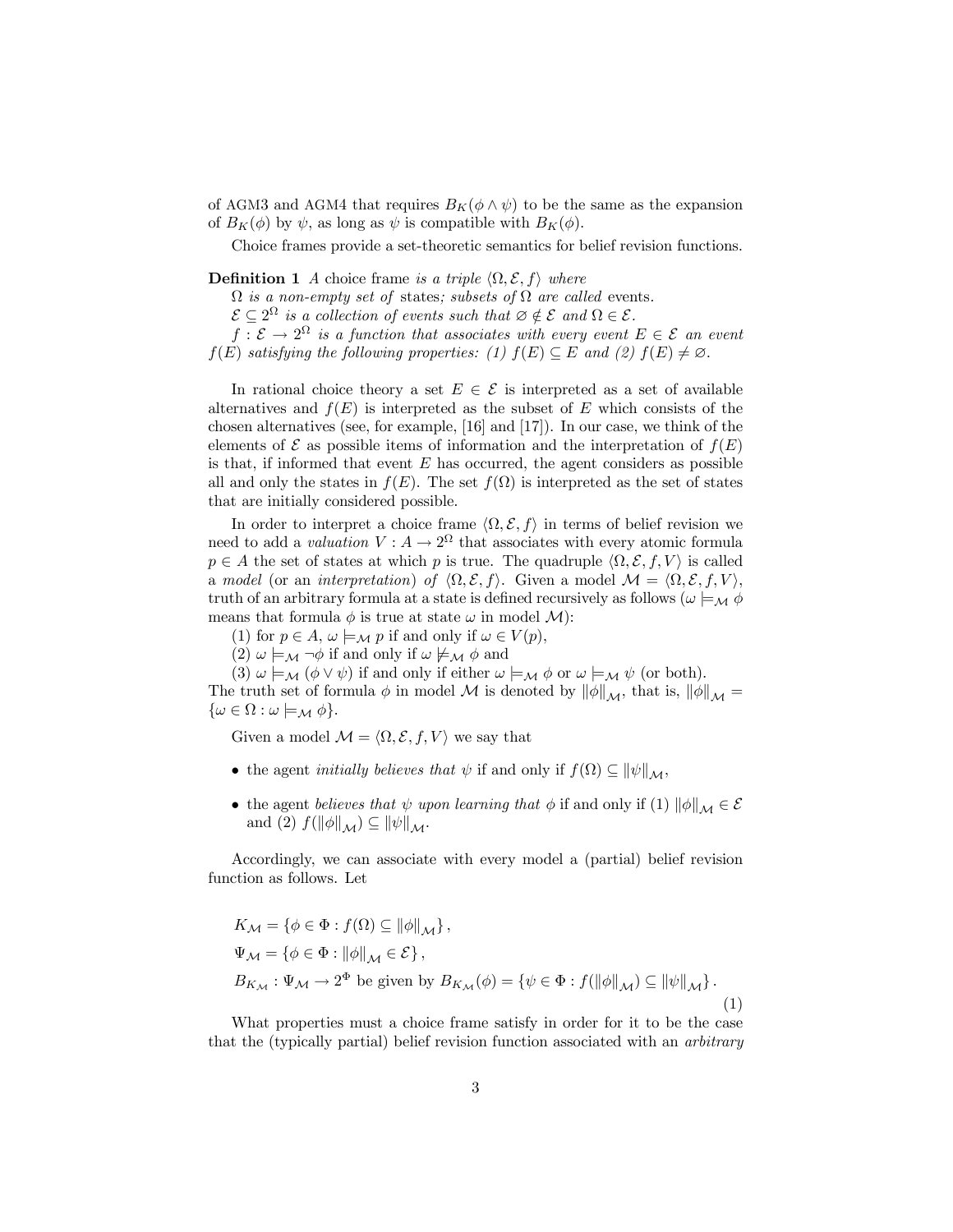interpretation of it can be extended to a full AGM belief revision function? This question motivates the following definition.

**Definition 2** A choice frame  $\langle \Omega, \mathcal{E}, f \rangle$  is AGM-consistent if, for every model  $\mathcal{M} = \langle \Omega, \mathcal{E}, f, V \rangle$  based on it, the (partial) belief revision function  $B_{K_M}$  associated with  $\mathcal M$  (see (1)) can be extended to a full belief revision function that satisfies the AGM postulates.

Recall that a binary relation  $\gtrsim$  on  $\Omega$  is a *total pre-order* if it is complete  $(\forall \omega, \omega' \in \Omega, \text{ either } \omega \succsim \omega' \text{ or } \omega' \succsim \omega) \text{ and transitive } (\forall \omega, \omega', \omega'' \in \Omega, \text{ if } \omega \succsim \omega'$ and  $\omega' \succsim \omega''$  then  $\omega \succsim \omega''$ ).

**Definition 3** A choice frame  $\langle \Omega, \mathcal{E}, f \rangle$  is rationalizable if there exists a total pre-order  $\succeq$  on  $\Omega$  such that, for every  $E \in \mathcal{E}$ ,

 $f(E) = {\omega \in E : \omega \succsim \omega', \forall \omega' \in E}.$ 

The interpretation of  $\omega \succsim \omega'$  is that state  $\omega$  is at least as plausible as state  $\omega'$ . The following proposition is proved in [5]:

**Proposition 4** Let  $\langle \Omega, \mathcal{E}, f \rangle$  be a choice frame where  $\Omega$  is finite. Then the following are equivalent:

- (a)  $\langle \Omega, \mathcal{E}, f \rangle$  is AGM-consistent,
- (b)  $\langle \Omega, \mathcal{E}, f \rangle$  is rationalizable.

On the basis of Proposition 4, rationalizable choice frames can be viewed as providing a semantics for one-stage belief revision functions that obey the AGM postulates. In the next section we turn to iterated belief revision.

# 3 Iterated belief revision

Iterated belief revision, that is, the evolution of beliefs over time in response to sequences of informational inputs, has been investigated extensiveley in the literature (see, for example, [6], [7], [10]). AGM belief revision functions map a belief set  $K \subseteq \Phi$  and an informational input  $\phi \in \Phi$  into a new belief set  $B_K(\phi) \subseteq \Phi$ . While such functions are sufficient for modeling one-stage belief revision, it has been argued (see, for example, [10] and [15]) that, in the context of iterated belief revision, one should model the evolutions of belief states (or epistemic states), rather than simply of belief sets. A belief state is a pair  $(K, B_K)$ , consisting of a belief set togehter with a disposition to revise one's beliefs, as captured by the belief revision function  $B_K$ . Thus iterated belief revision should be construed as a function that maps a belief state  $(K, B_K)$ and an informational input  $\phi$  into a new belief state  $(K', B_K')$ . In particular, one should allow for the possibility that, after learning that  $\phi$  one changes his disposition to revise one's beliefs; in other words, in general it is possible that  $B'_K \neq B_K.$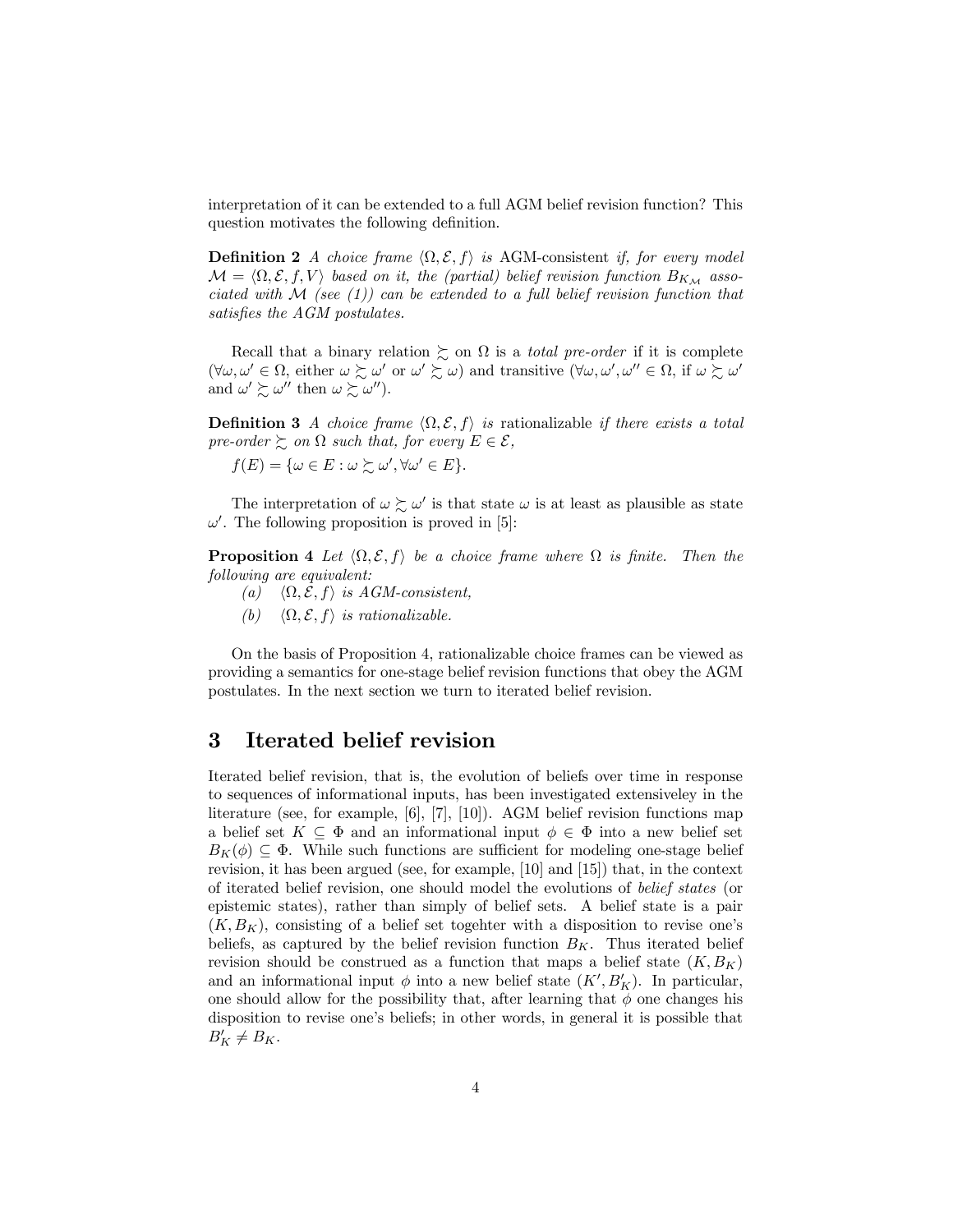Fix the set of states  $\Omega$ . A choice frame  $\langle \Omega, \mathcal{E}, f \rangle$  incorporates both the initial beliefs and the disposition to revise those beliefs; thus it can be regarded as representing a belief state. In accordance with the view expressed above, iterated belief revision can be captured semantically by a pair  $\langle \mathbb{C}, \mathbb{B} \rangle$  where  $\mathbb{C}$  is a set of choice frames and  $\mathbb B$  is a function that maps a pair consisting of a choice frame  $\langle \Omega, \mathcal{E}, f \rangle \in \mathbb{C}$  and an information input  $E \in \mathcal{E}$  into a new choice frame in  $\mathbb{C}$ . We call the pair  $\langle \mathbb{C}, \mathbb{B} \rangle$  an *iterated choice structure*. We require that, for all  $\langle \Omega, \mathcal{E}, f \rangle \in \mathbb{C}, \mathbb{B}(\langle \Omega, \mathcal{E}, f \rangle, \Omega) = \langle \Omega, \mathcal{E}, f \rangle$ , that is, the trivial information  $\Omega$  does not change the agent's belief state. Furthermore, if  $\langle \Omega, \mathcal{E}', f' \rangle = \mathbb{B}(\langle \Omega, \mathcal{E}, f \rangle, E)$ , consistency requires that

$$
f'(\Omega) = f(E) \tag{2}
$$

In fact, if athe agent's initial beliefs are  $f(\Omega)$  and he learns that E, then his revised beliefs are  $f(E)$  and these constitute the initial beliefs in the new belief state  $\langle \Omega, \mathcal{E}', f' \rangle$ , namely  $f'(\Omega)$ .

**Definition 5** An iterated choice structure  $\langle \mathbb{C}, \mathbb{B} \rangle$  is AGM-consistent if every choice frame  $\langle \Omega, \mathcal{E}, f \rangle \in \mathbb{C}$  is AGM-consistent (see Definition 2).

From now on we shall restrict attention to AGM-consistent iterated choice structures.

Iterated choice structures can be represented by means of rooted trees. Let  $t_0$  be the root of the tree. Associate with it the initial belief state  $\langle \Omega, \mathcal{E}, f \rangle$ . For every  $E \in \mathcal{E}$  draw an arrow out of  $t_0$  leading to a new node t and associate with t the choice frame  $\langle \Omega, \mathcal{E}', f' \rangle = \mathbb{B}(\langle \Omega, \mathcal{E}, f \rangle, E)$  and proceed similarly for every  $E' \in \mathcal{E}'$ .

If  $\langle \Omega, \mathcal{E}', f' \rangle = \mathbb{B}(\langle \Omega, \mathcal{E}, f \rangle, E)$  (with  $E \in \mathcal{E}$ ) with abuse of notation we shall denote f' by  $\mathbb{B}_{f,E}$  (thus  $\mathbb{B}_{f,E}: \mathcal{E}' \to 2^{\Omega}$ ). The following lemma highlights a property of AGM-consistent iterated choice structures.<sup>1</sup>

**Lemma 6** Let  $\langle \Omega, \mathcal{E}, f \rangle$  be a choice frame and  $E, F \in \mathcal{E}$  be such that  $F \subseteq E$ and  $f(E) \cap F \neq \emptyset$ . Let  $\langle \Omega, \mathcal{E}', f' \rangle = \mathbb{B}(\langle \Omega, \mathcal{E}, f \rangle, E)$  and suppose that  $F \in \mathcal{E}'$ . Then if both  $\langle \Omega, \mathcal{E}, f \rangle$  and  $\langle \Omega, \mathcal{E}', f' \rangle$  are AGM-consistent,  $f'(F) = f(F)$ . More succintly:

if 
$$
F \subseteq E
$$
 and  $f(E) \cap F \neq \emptyset$  then  $\mathbb{B}_{f,E}(F) = f(F)$ . (3)

Lemma 6 says that, when  $F \subseteq E$ , if the agent is first informed that E and in his revised beliefs he does not rule out  $F$ , then, if he is next informed that F, the propositions that he believes are the same as the ones that he would have believed had he been informed that  $F$  to start with. Lemma 6 has no bite (and thus is trivialy satisfied) if the condition  $f(E) \cap F \neq \emptyset$  does not hold. We

<sup>&</sup>lt;sup>1</sup>The proof of Lemma 6 is omitted. It can be found in the extended sion of this paper, which will be posted on the author's web page version of this paper, which will be (http://www.econ.ucdavis.edu/faculty/bonanno/).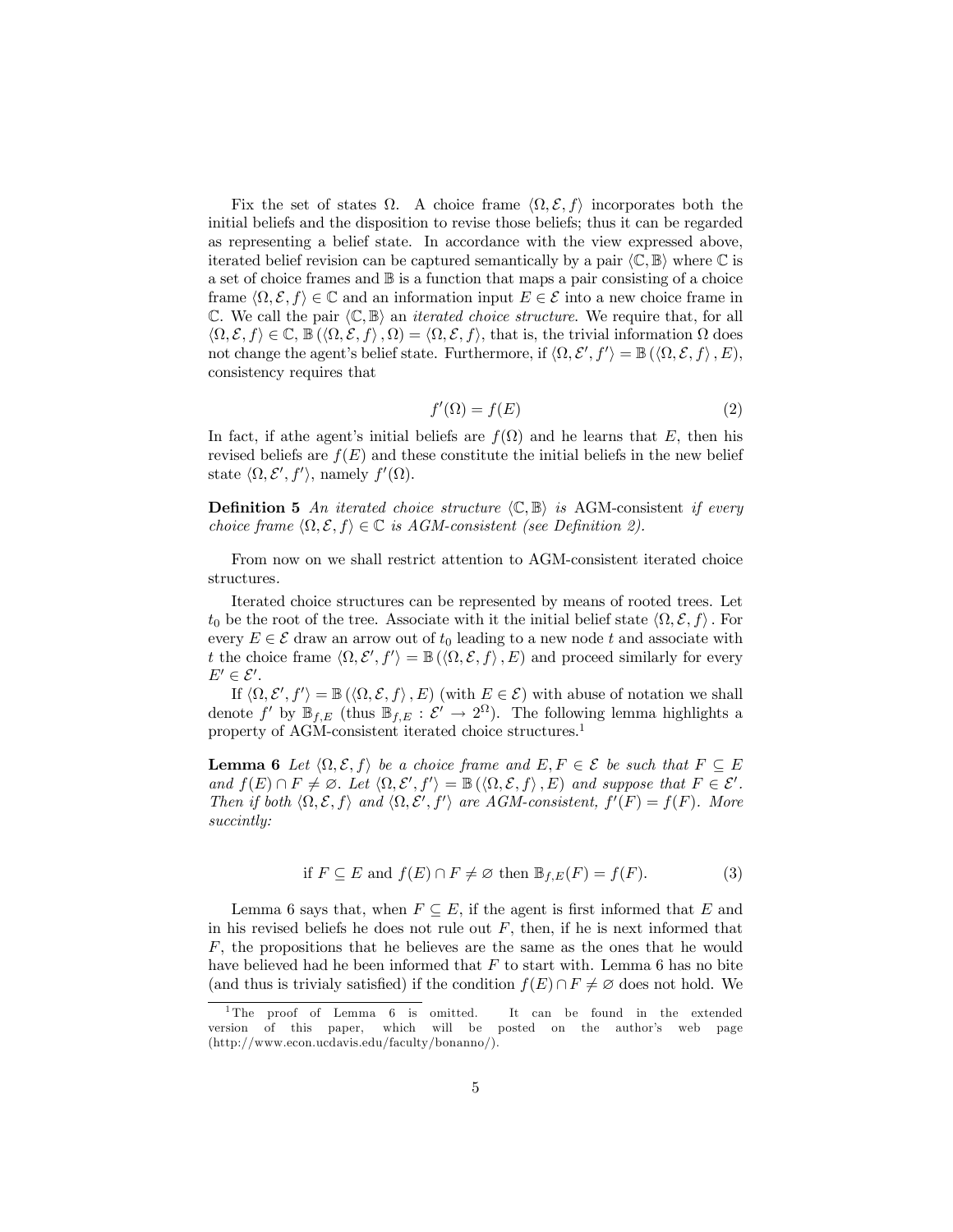shall assume the following strenghtening of (3) (obtained by dropping the clause  $f(E) \cap F \neq \varnothing$ :

$$
\text{if } F \subseteq E \text{ then } \mathbb{B}_{f,E}(F) = f(F). \tag{4}
$$

According to (4) the agent will hold the same beliefs no matter whether he is informed that  $F$  right away or whether he is first informed that  $E$  and then that F, whenever  $F \subseteq E$ . Note that this principle is implied by the best-known theories of iterated belief revision (see, for example, [6], [7], [10]).

We shall now restrict attention to iterated choice structures that satisfy the following property, which we call information refinement:

if 
$$
\langle \Omega, \mathcal{E}', f' \rangle = \mathbb{B}(\langle \Omega, \mathcal{E}, f \rangle, E)
$$
 then, for every  $S \in \mathcal{E}'$ ,  $S \subseteq E$ . (5)

Information refinement says that if the agent is first informed that  $E$  and, later on, is informed that F, then  $F \subseteq E$ . Hence the agent never receives information that contradicts earlier information. Note, however, that (5) does not rule out the possibility that every new piece of information contradicts the agent's previous beliefs.

It will be shown in the next section that the property of information refinement is satisfied in extensive-form games with perfect recall.

Applying the iterated belief revision principle (4) to iterated choice structures that satisfy information refinement we obtain the following property. Let  $\succsim$  be the total pre-order on  $\Omega$  that rationalizes the choice frame  $\langle \Omega, \mathcal{E}, f \rangle$  (see Proposition 4), that is, for every  $S \in \mathcal{E}$ ,  $f(S) = \{ \omega \in S : \omega \succsim x, \forall x \in S \}$ . Let  $E \in \mathcal{E}$  and  $\langle \Omega, \mathcal{E}', f' \rangle = \mathbb{B}(\langle \Omega, \mathcal{E}, f \rangle, E)$ . Then

$$
\forall T \in \mathcal{E} \cap \mathcal{E}', \quad f'(T) = f(T) = \{ \omega \in T : \omega \succsim x, \forall x \in T \}
$$
(6)

that is, the same total pre-order  $\succsim$  rationalizes both  $f(T)$  and  $f'(T)$ . The above considerations motivate the following definition.

**Definition 7** An iterated choice structure with information refinement  $\langle \mathbb{C}, \mathbb{B} \rangle$  is rationalizable if there exists a total pre-order  $\sum$  of  $\Omega$  such that, for every choice frame  $\langle \Omega, \mathcal{E}, f \rangle \in \mathbb{C}$  and for every  $E \in \mathcal{E}$ ,  $f(E) = \{ \omega \in E : \omega \succsim x, \forall x \in E \}.$ 

Thus a rationalizable iterated choice structure with information refinement  $\langle \mathbb{C}, \mathbb{B} \rangle$  is equivalent to a one-stage choice frame  $\langle \Omega, \mathcal{E}, f \rangle$  where  $\mathcal{E}$  is the union of the domains of the choice frames that belong to  $\mathbb C$ . For example, let  $\langle \mathbb C, \mathbb B \rangle$  be the following iterated choice structure:  $\mathbb{C} = \{ \langle \Omega, \mathcal{E}_1, f_1 \rangle, \langle \Omega, \mathcal{E}_2, f_2 \rangle, \langle \Omega, \mathcal{E}_3, f_3 \rangle \}$ with  $\mathcal{E}_1 = \{ \Omega, E, F \}, \ \mathcal{E}_2 = \{ \Omega, E_1, E_2 \}, \ \mathcal{E}_3 = \{ \Omega, F_1, F_2 \} \text{ and, for } k = 1, 2,$  $E_k \subseteq E$  and  $F_k \subseteq F$ ;  $\mathbb{B}(\langle \Omega, \mathcal{E}_1, f_1 \rangle, E) = \langle \Omega, \mathcal{E}_2, f_2 \rangle$  and  $\mathbb{B}(\langle \Omega, \mathcal{E}_1, f_1 \rangle, F) =$  $\langle \Omega, \mathcal{E}_3, f_3 \rangle$ . Then  $\langle \mathbb{C}, \mathbb{B} \rangle$  is equivalent to the choice frame  $\langle \Omega, \mathcal{E}, f \rangle$  where  $\mathcal{E} =$  $\mathcal{E}_1 \cup \mathcal{E}_2 \cup \mathcal{E}_3$  and f is defined by  $f(S) = \{ \omega \in S : \omega \succsim x, \forall x \in S \}$  (for every  $S \in \mathcal{E}$ , where  $\succsim$  is the total pre-order that rationalizes  $\langle \mathbb{C}, \mathbb{B} \rangle$ .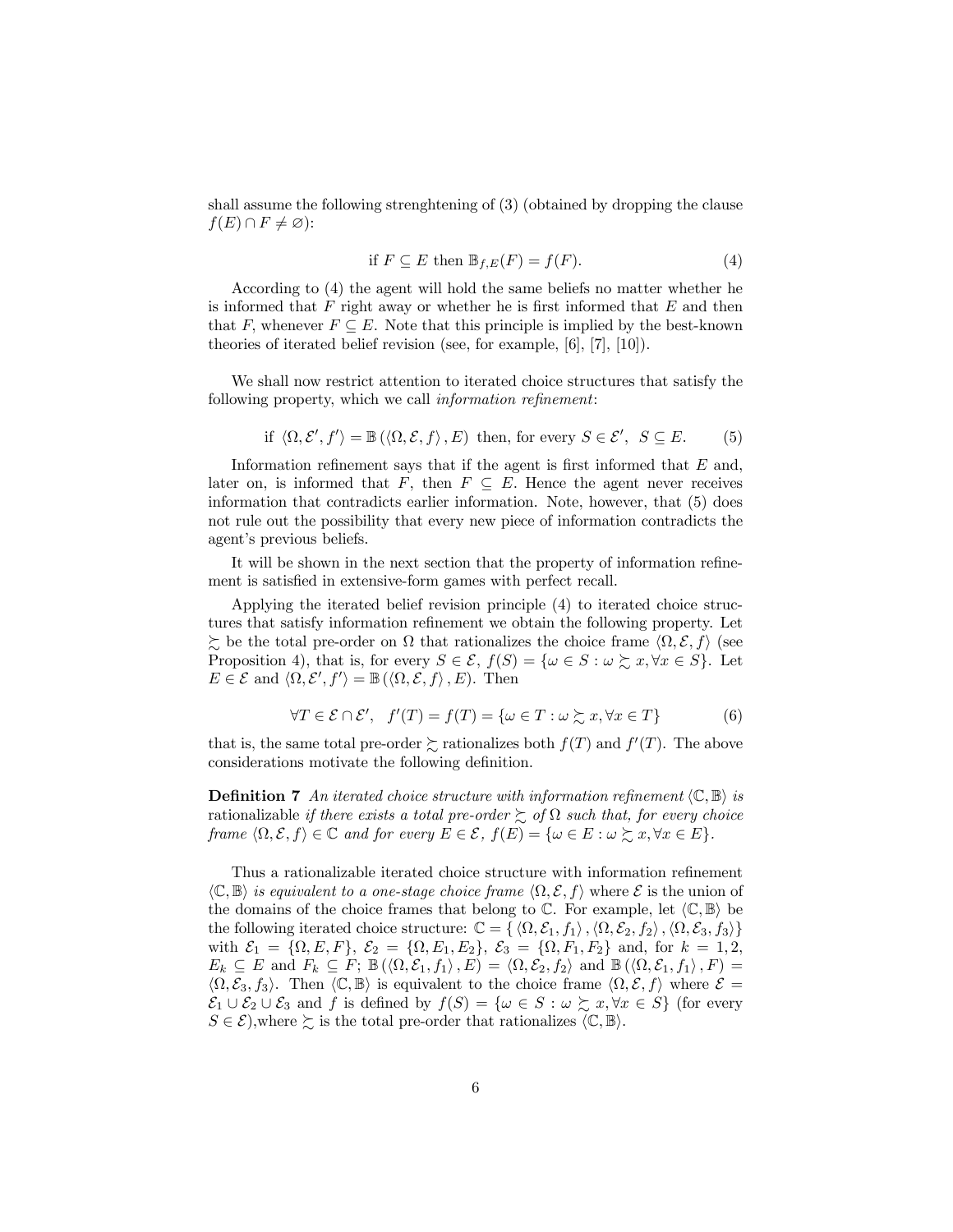### 4 Choice frames and extensive-form games

We shall use the history-based definition of extensive-form game (see [11]).<sup>2</sup> Let A be a set of actions and  $A^*$  the set of finite sequences in A. If  $h =$  $\langle a_1, ..., a_k \rangle \in A^*$  and  $j \leq k$ , the sequence  $h' = \langle a_1, ..., a_j \rangle$  is called a *prefix* of h. If  $h = \langle a_1, ..., a_k \rangle \in A^*$  and  $a \in A$ , we denote the sequence  $\langle a_1, ..., a_k, a \rangle$  by ha. A finite extensive form is a tuple  $\langle H, N, P, p_0, \{\approx_i\}_{i \in N} \rangle$ .<sup>3</sup>

- A finite set of histories  $H \subseteq A^*$  which is closed under prefixes (that is, if  $h \in H$  and  $h' \in A^*$  is a prefix of h, then  $h' \in H$ ) and contains the empty sequence  $\emptyset$ . A history  $h \in H$  such that, for every  $a \in A$ ,  $ha \notin H$ , is called a terminal history. The set of terminal histories is denoted by Z. Let  $D = H \setminus Z$  denote the set of nonterminal or *decision* histories. For every history  $h \in H$ , we denote by  $A(h)$  the set of actions available at h, that is,  $A(h) = \{a \in A : ha \in H\}$ . Thus  $A(h) \neq \emptyset$  if and only if  $h \in D$ .
- A finite set  $N = \{1, \ldots n\}$  of players. An additional player, denoted by 0 and called chance or nature, might also be added.
- A function  $P: D \to N \cup \{0\}$  that assigns a player to each nonterminal history. Thus  $P(h)$  is the player who moves at history h. A game is said to be *without chance moves* if  $P(h) \neq 0$  for every  $h \in D$ . For every  $i \in N \cup \{0\}$ , let  $D_i = P^{-1}(i)$  be the histories assigned to player i. Thus  ${D_0, D_1, ..., D_n}$  is a partition of D.
- A function  $p_0$  that associates with every  $h \in D_0$  a probability distribution over  $A(h)$ .
- For each player  $i \in N$ , an equivalence relation  $\approx_i$  on  $D_i$ . The interpretation of  $h \approx_i h'$  is that, when choosing an action at history  $h \in D_i$ , player i does not know whether she is moving at  $h$  or at  $h'$ . The equivalence class of  $h \in D_i$  is denoted by  $I_i(h)$  and is called an *information set of player* i; thus  $I_i(h) = \{h' \in D_i : h \approx_i h'\}$ . The following restriction applies: if  $h' \in I_i(h)$  then  $A(h') = A(h)$ , that is, the set of actions available to a player is the same at any two histories that belong to the same information set of that player.
- The following property, known as *perfect recall*, is satisfied: for every player  $i \in N$ , if  $h^1, h^2 \in D_i$ ,  $a \in A(h^1)$  and  $h^1a$  is a prefix of  $h^2$  then for every  $h' \in I_i(h^2)$  there exists an  $h \in I_i(h^1)$  such that ha is a prefix of h'.

<sup>2</sup> Similar structures were introduced in the computer science literature by Parikh and Ramanujam ([13], [14]; see also [12]). These sructures are more general than extensive-form games in that they specify a player's information at every node, that is, not only at nodes where the player himself has to move. Hoewever, as shown in [2] and [3], it is possible to extend the definition of extensive-form game by specifying, for every node, the information that every player has at that node.

<sup>&</sup>lt;sup>3</sup>Given an extensive form, one obtains an *extensive game* by adding, for every player  $i \in N$ a utility or payoff function  $U_i: Z \to \mathbb{R}$  (where  $\mathbb R$  denotes the set of real numbers and Z the set of terminal histories).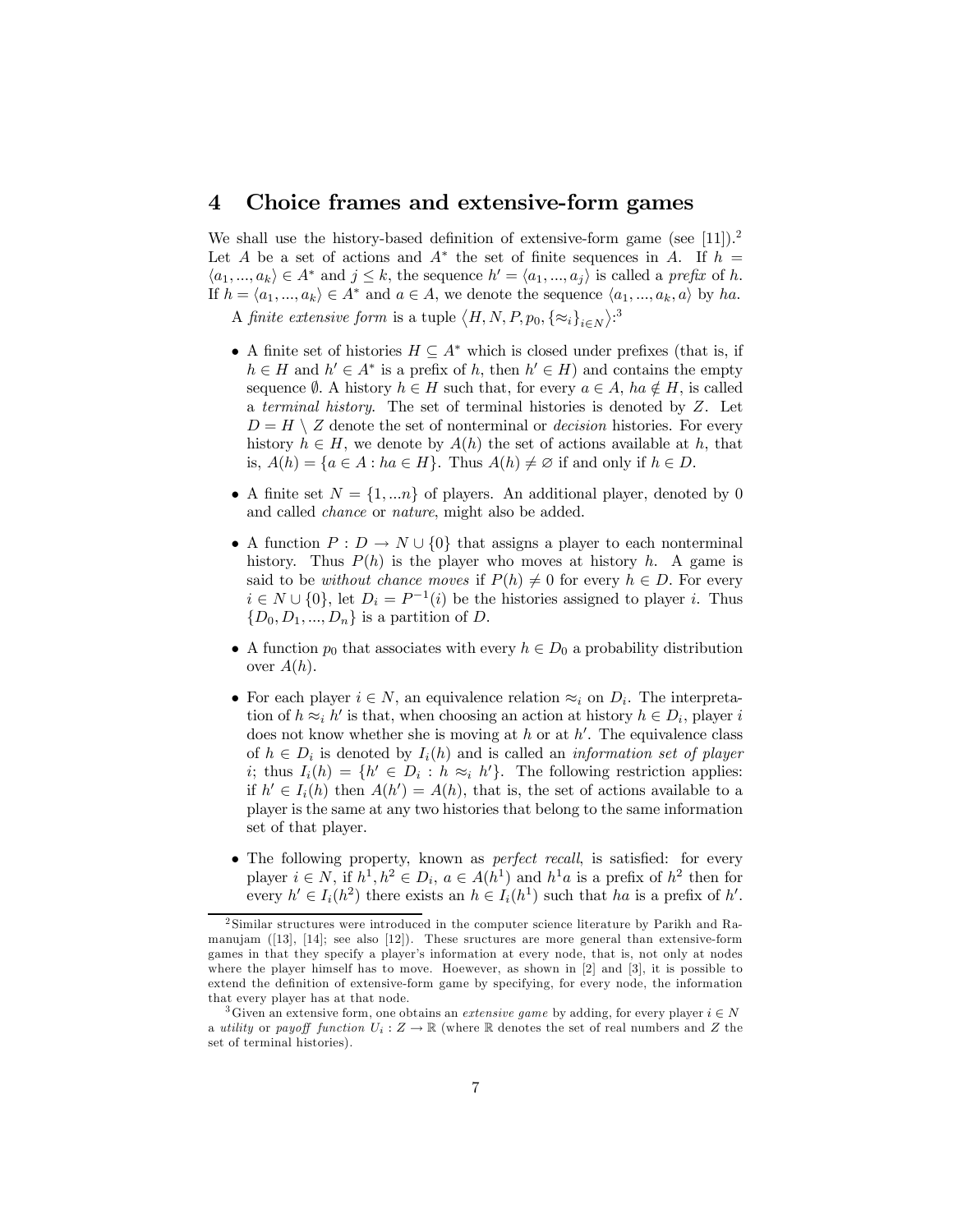Intuitively, perfect recall requires a player to remember what he knew in the past and what actions he took previously.<sup>4</sup>

Given an extensive form, we can associate with every player  $i$  a (possibly iterated) choice frame  $\langle \Omega, \mathcal{E}_i, f_i \rangle$  as follows:  $\Omega = H$  (the set of histories),  $E \in \mathcal{E}_i$ if and only if either  $E = H$  or E consists of an information set of player i. Recall that, if  $h \in D_i$ , player i's information set that contains h is denoted by  $I_i(h)$ . Thus

$$
\mathcal{E}_i = \{H\} \cup \{I_i(h) : h \in D_i\}.
$$
\n<sup>(7)</sup>

Finally, the function  $f_i$  provides conditional beliefs about past and future moves.

If we assume that the (iterated) choice frame of player  $i$  is rationalizable, then there exists a total pre-order  $\succsim_i$  such that, r for every  $E \in \mathcal{E}_i$ ,  $f_i(E) =$  $\{h \in E : h \succsim_i h', \forall h' \in E\}.$ 

What are natural properties to impose on these choice frames, that is, on the associated (conditional) beliefs? We shall propose three properties.

The first property says that the continuation of a history  $h$  cannot be more plausible than h itself:

$$
\forall h \in D, \ \forall a \in A(h), \quad h \succsim_i ha. \tag{P2}
$$

The second property says that every history has some continuation which is at least as plausible as the history itself and, furthermore, such action must be the same for any two histories that belong to the same information set:

$$
\forall h \in D, \exists a \in A(h):
$$
  
(1)  $ha \succsim_{i} h$  and (2) if  $h' \in I_j(h)$  for some  $j \in N$  then  $h'a \succsim_{i} h'$ . (P3)

The third property says that the relative plausibility of past moves is not reversed by the observation of a new move:

$$
\forall h, h' \in D, \text{ if } h' \in I_j(h) \text{ for some } j \in N, \text{ then,}
$$
  

$$
\forall a \in A(h), h \succsim_i h' \iff ha \succsim_i h'a.
$$
 (P4)

In the extended version of this paper these properties are used, in conjunction with other properties, to characterize solutions concepts for extensive-form games, in particular the notion of sequential equilibrium introduced in [9].

<sup>4</sup>For an in-dept analysis on the notion of perfect recall see [4].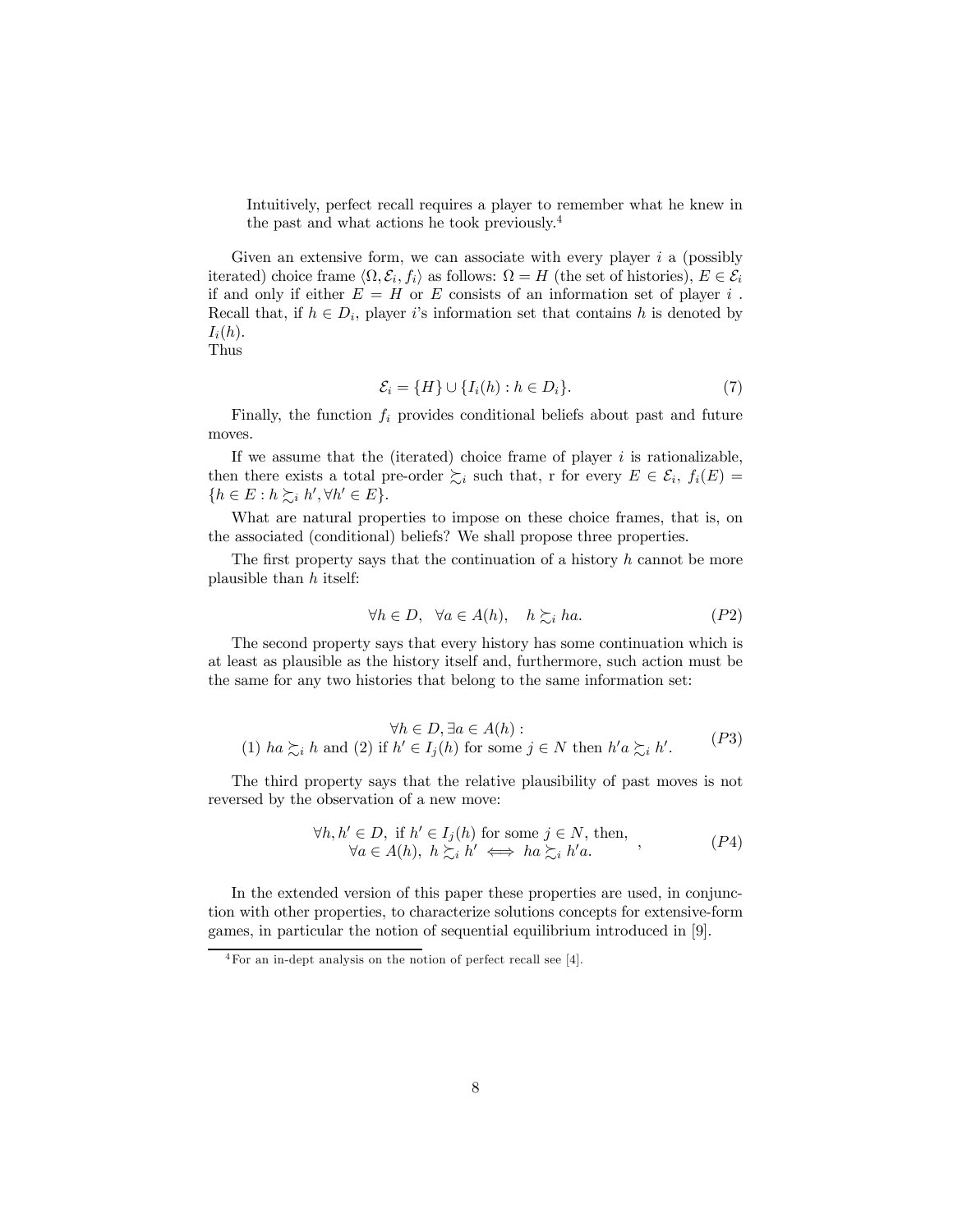## References

- [1] Alchourrón, Carlos, Peter Gärdenfors and David Makinson, On the logic of theory change: partial meet contraction and revision functions, The Journal of Symbolic Logic, 1985, 50: 510-530.
- [2] Battigalli, Pierpaolo and Giacomo Bonanno, Synchronic information, knowledge and common knowledge in extensive games, in: M. Bacharach, L.A. Gérard-Varet, P. Mongin and H. Shin (editors), Epistemic logic and the theory of games and decisions, Kluwer Academic, 1997, pp. 235-263. Reprinted in: Research in Economics, 1999, 53: 77-99.
- [3] Bonanno, Giacomo, Players' information in extensive games, Mathematical Social Sciences, 1992, 24: 35-48.
- [4] Bonanno, Giacomo, Memory and perfect recall in extensive games, Games and Economic Behavior, 2004, 47: 237-256.
- [5] Bonanno, Giacomo, Rational choice and AGM belief revision, Artificial Intelligence, 2009, 173: 1194—1203.
- [6] Boutilier, Craig, Iterated revision and minimal change of conditional beliefs, Journal of Philosophical Logic, 1996, 25: 263,305.
- [7] Darwiche, Adnan and Judea Pearl, On the logic of iterated belief revision, Artificial Intelligence, 1997, 89: 1-29.
- [8] Gärdenfors, Peter, Knowledge in flux: modeling the dynamics of epistemic states, MIT Press, 1988.
- [9] Kreps, David and Robert Wilson, Sequential equilibrium, Econometrica, 1982, 50: 863-894.
- [10] Nayak, Abhaya, Maurice Pagnucco and Pavlos Peppas, Dynamic belief revision operators, Artificial Intelligence, 2003, 146: 193-228.
- [11] Osborne, Martin and Ariel Rubinstein, A course in game theory, MIT Press, 1994.
- [12] Pacuit, Eric, Some comments on history based structures, Journal of Applied Logic, 2007, 5: 613—624.
- [13] Parikh, Rohit and R. Ramanujam, Distributed processes and the logic of knowledge, in: Logic of Programs, Lecture Notes in Computer Science, vol.193, Springer, 1985, pp.256—268.
- [14] Parikh, Rohit and R. Ramanujam, A knowledge based semantics of messages, Journal of Logic, Language and Information, 2003, 12: 453—467.
- [15] Rott, Hans, Coherence and conservatism in the dynamics of belief, Erkenntnis, 1999, 50: 387-412.